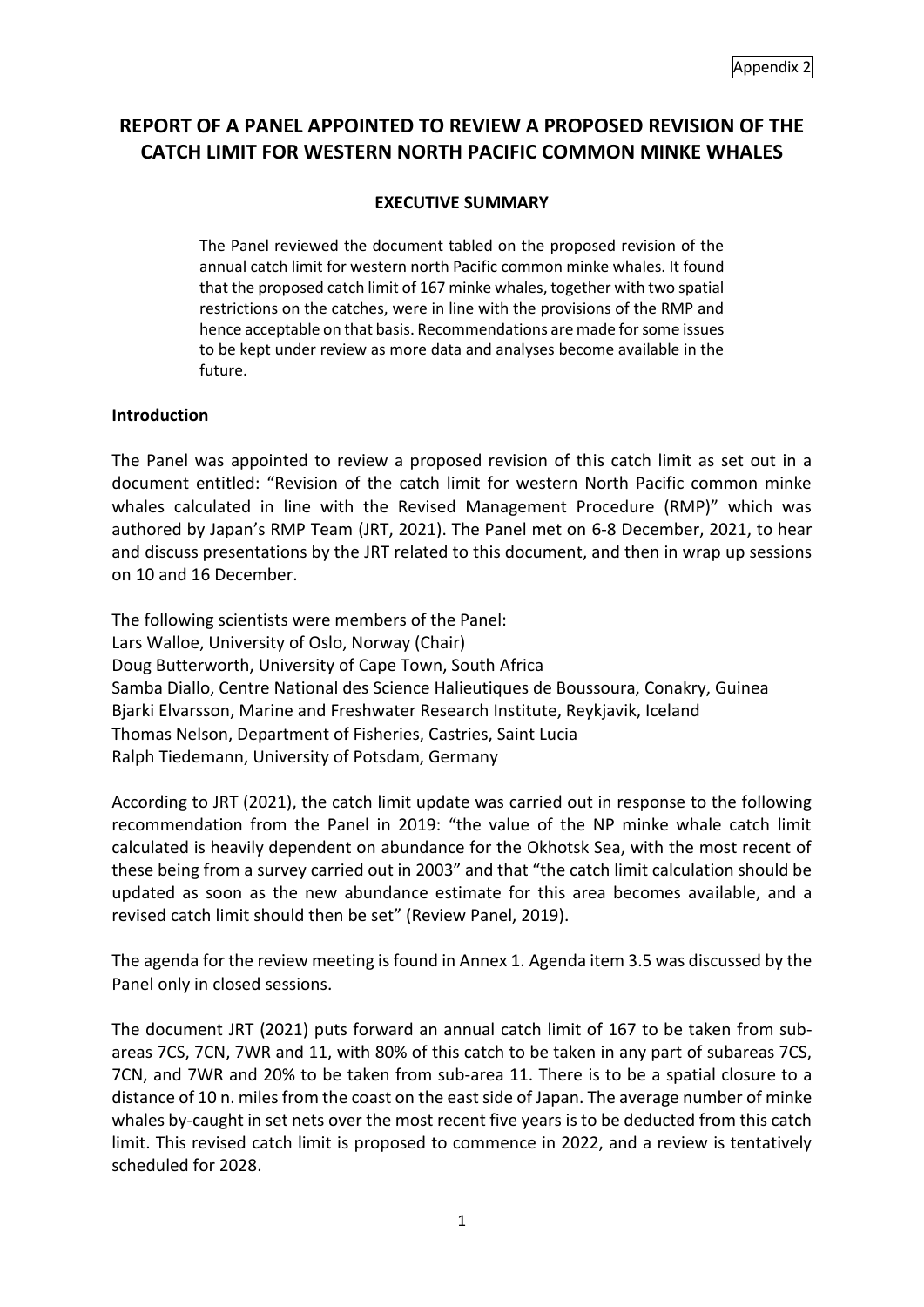RMP-based calculations of catch limits require inputs of past catches and by-catches, as well as abundance estimates from sighting surveys. These were set out in the document and its Annexes. Furthermore, a variant of the RMP (for which a tuning level of 0.6 was used) had to be selected based on performance in simulation trials. The variants considered and the trials conducted were set out in the document, together with the results of their application.

### **Review**

The Panel reviewed the inputs being used for the application of the RMP – past catches and by-catches, and as well as abundance estimates (with their CVs) from surveys, which for RMP calculation purposes are restricted to those held in the months of August and September (to avoid possible double-counting of whales on migration routes) – and found these to be in line with RMP requirements.

The Panel then reviewed the simulation trials developed to test the variants of the RMP considered. These were necessary to examine, in particular, the potential impact of catches on the J stock (predominantly in the Sea of Japan, but extending to other regions close to Japan), which is more depleted than the O stock (predominantly to the north and east of Japan) which is well above its MSYL level. This impact on the J stock can arise for two reasons: abundance estimates from surveys to the north and east of Japan which include some J stock whales, and from catches close to the north and east coasts of Japan where the proportion of J relative to O stock whales is appreciably higher than further offshore. This testing process allows for checking the impacts of alternative spatial allocation of catches.

The Panel found that the trials developed were sufficient for the purpose which they intended, and further that their results had been correctly interpreted under the RMP provisions for establishing the acceptability or otherwise of different RMP variants. Important outcomes from this process were that:

- Despite some J stock animals being amongst those included in the survey estimates of abundance input to the RMP, other safeguards of the process were such that the resultant catch limit of 167 was acceptable.
- The restriction of catches to more than 10 n. miles from the east coast of Japan was essential to avoid unacceptable performance in the trials in respect of conservation of the J stock.
- The restriction of no more than 20% of the catch to be taken from sub-area 11 was similarly essential to avoid unacceptable performance in the trials in respect of conservation of the J stock.

*Accordingly, the Panel found that the proposed annual catch limit of 167 minke whales, together with these two spatial restrictions on the catches, were in line with the provisions of the RMP and hence acceptable on that basis.*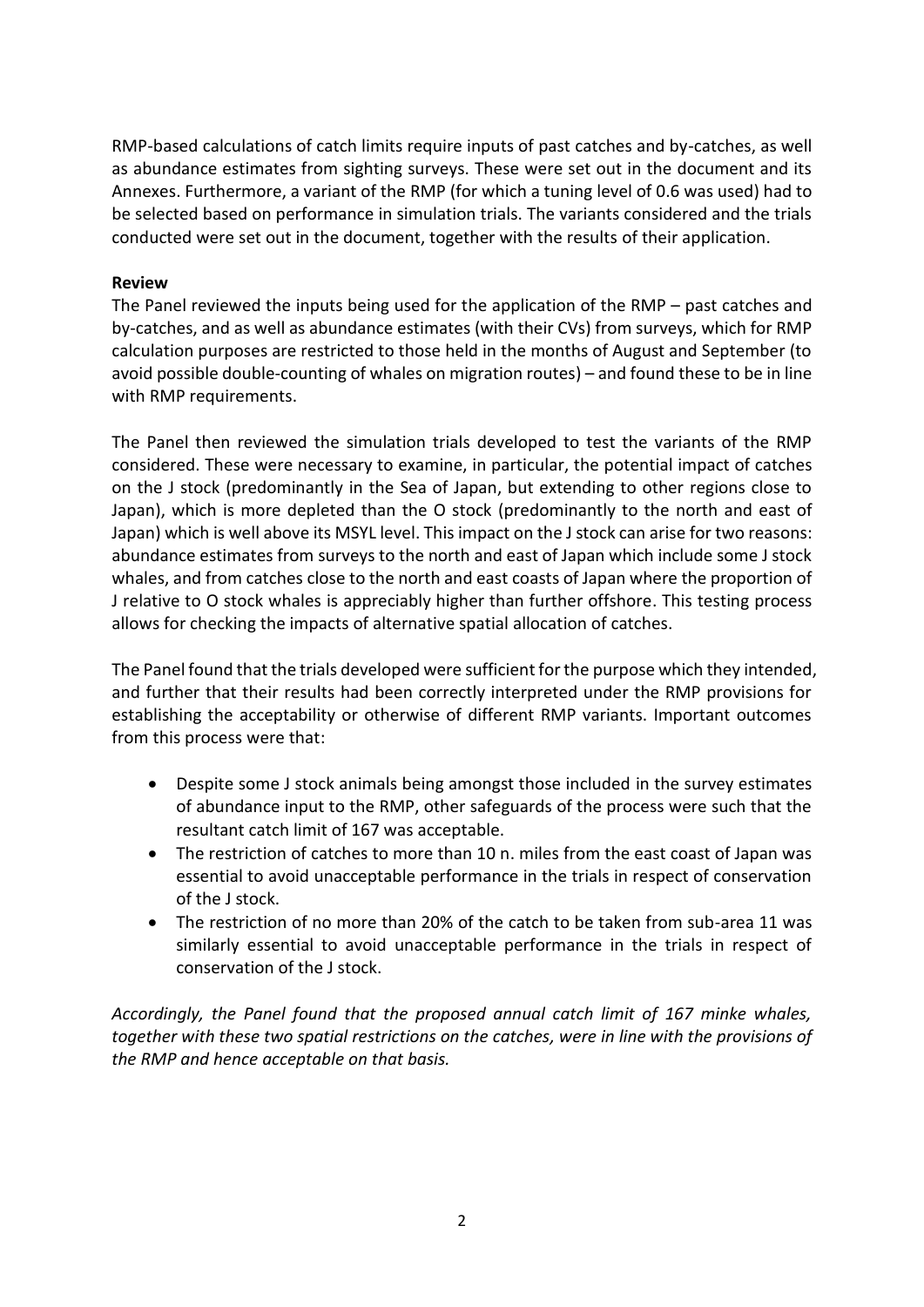## **Related comments**

The simulation trials conducted assumed the presence of only two stocks of minke whales in the seas around Japan: the O and the J stocks. At present there is no strong evidence for more than two stocks in this region. However, this aspect should be kept under review as further data and analyses may become available, so that earlier review of the catch limit (than in 2028) could take place if necessary. Furthermore, the stock composition of the whales taken should continue to be monitored to check that the proportion of J whales in the catch remains within the low range intended.

A potential concern is that in the regions close to Japan where catches have taken place over about the last decade, the series of three abundance estimates for each from the August-September period which are input to the catch limit computations of the RMP's CLA indicate a decline over time. This was examined closely by the Panel, which did not find it a matter of any immediate concern for two reasons:

- Trends in the greater number of estimates of abundance from surveys available for earlier periods of the year did not show declines which were statistically significant at the 5% level.
- There was evidence of a recent offshore shift of fishing operations for fish species eaten by minke whales, which is suggestive of a similar distributional shift of the whales.

The Panel does, however, recommend that these two aspects be kept under review as time progresses and further data become available. In that context the Panel notes that some of the surveys constitute only limited coverage of the sub-area concerned. This results in negatively biased inputs to the CLA computations, and also confounds inferences about trends over time. Under the RMP, the use of GLM approaches, for example, to "fill holes" in the spatial coverage of surveys by assuming unchanged spatial distribution patterns within a sub-area is acceptable. The Panel suggests that the use of such approaches should be investigated further.

Details of the presentations and discussions on relevant agenda items are presented in Annex 2.

## **References**

Japan RMP Team. 2021. Revision of the catch limit for western North Pacific common minke whales calculated in line with the Revised Management Procedure (RMP). Document presented to the Review Panel workshop, 6-8 December, unpublished (64p).

Review Panel. 2019. Report of the group of independent scientists requested to review the proposal from Japanese scientists for catch limits for Japanese commercial whaling. https://www.jfa.maff.go.jp.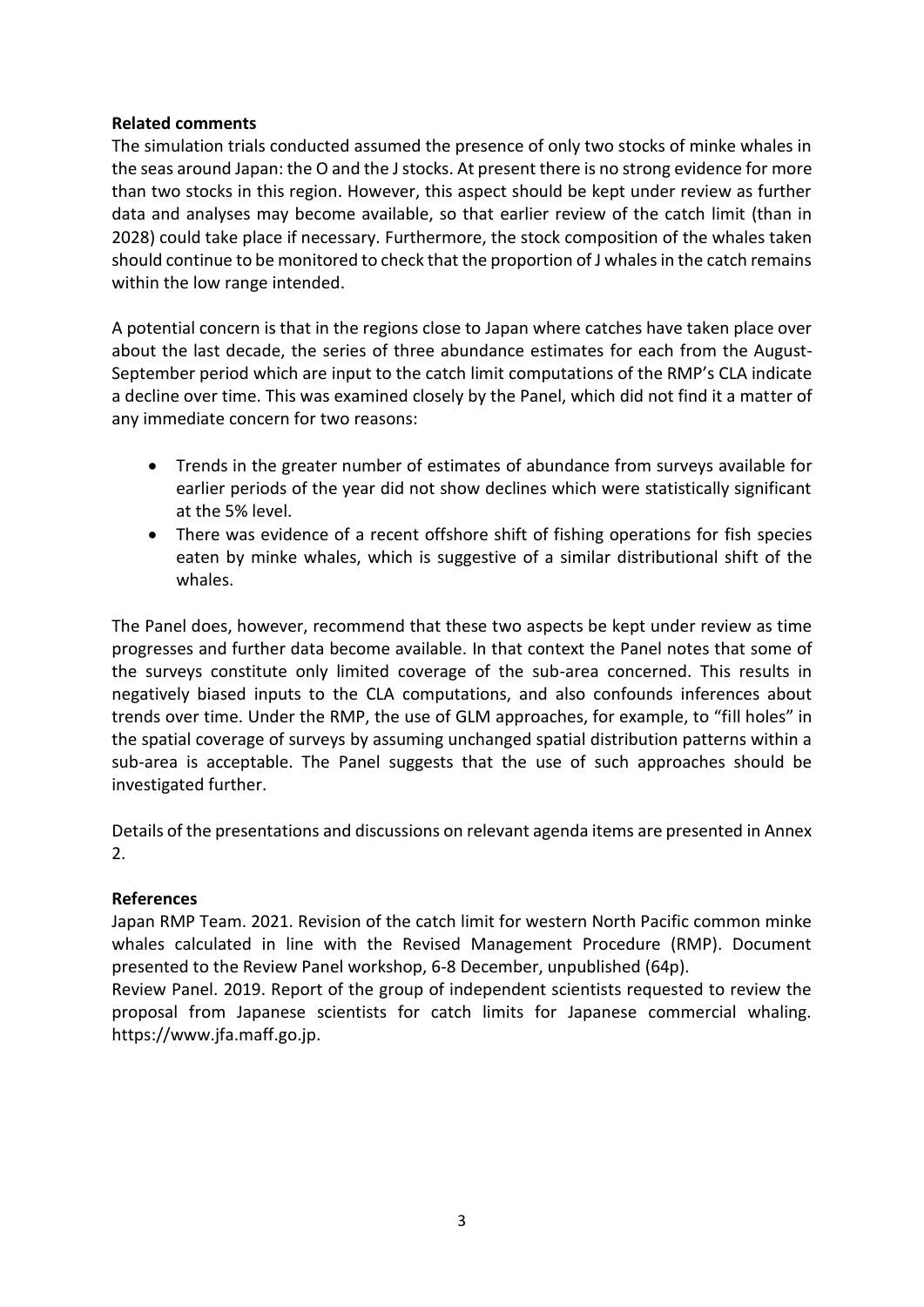## **Annex 1**

## **Agenda**

- 1 Introductory items
- 1.1 Proponent's welcome and opening remarks
- 1.2 Appointment of chair and rapporteurs
- 1.3 Objectives of the review workshop
- 1.4 Workshop procedures and time schedule
- 1.5 Logistic arrangements
- 2 Review of available documents and reports
- 3 Update of catch limit calculation for North Pacific common minke whale
- 3.1 Overview
- 3.2 Review of the information on new abundance estimate
- 3.3 Calculation of catch limit by the CLA
- 3.4 Results of trials
- 3.5 Discussion, conclusions and recommendations (closed sessions)
- 4 Others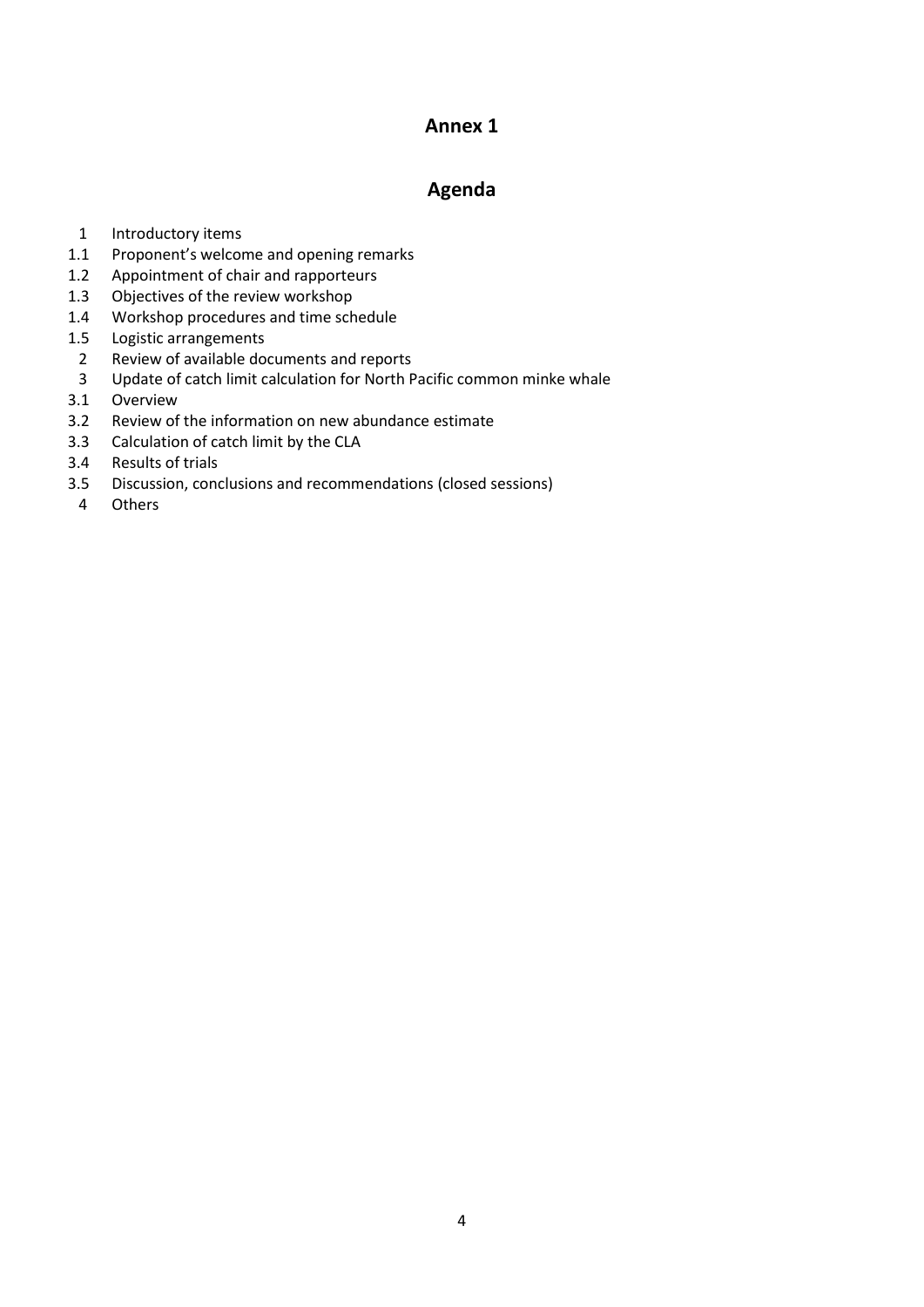## **Annex 2 Summary of presentations and resultant discussions**

#### **Monday 6 December**

#### *Agenda Item 3.1 Overview*

An overview of the process followed by Japan for updating the catch limit for sustainable commercial whaling of western North Pacific common minke whales was presented. The overview included the background, objectives, methodology and the main results, which are described in detail in the document 'Revision of the catch limit for western North Pacific common minke whales calculated in line with the Revised Management Procedure (RMP)' prepared by the Japan's RMP Team and presented for the consideration of the Review Panel. In response to the Review Panel's recommendation at the previous review meeting in 2019, the update of the calculations of the catch limit was based on the new abundance estimates obtained from sighting surveys in the Okhotsk Sea (sub-area 12NE), coastal waters around Japan and the western North Pacific up to 2020. Relevant data on removals and previous abundance estimates were updated following communications with the IWC Secretariat. Hence, these data are the same as those used by the IWC Scientific Committee in its *in-depth assessment* of western North Pacific common minke whales. The definitions of management areas were based on stock structure hypothesis A (two stocks, J and O), the same as for the 2019 process. Furthermore, the CLA code, management variants and scenarios for evaluating uncertainties had not been changed from the previous process in 2019. After the evaluations of different sources of uncertainties through the *Implementation Simulation Trials*, the conclusion reached was that a revised annual catch limit of 167 whales under specified spatial constraints represented no threat to the stocks involved. Sighting surveys for abundance estimates and biological analyses of samples obtained during commercial whaling operations have been and will be continued, and results will be presented at the full assessment for updating the catch limit for western North Pacific common minke whales planned tentatively for six years hence.

#### *Discussion*

Questions were raised of what had led to the Japan team choosing the S(0) option over the others for the input of abundance estimates to the catch limit calculations, and were there any reasons for non-selection of one of the other options? This S(0) option includes J stock whales in the abundance estimates. In response, the Japan team explained that this option provided acceptable performance under the *ISTs* while giving the largest catch. The Japan team also clarified how the S(1) and S(2) options operated.

The Japan team explained that the most recent version of their document included changes to some abundance estimates, so that these corresponded to recent updates developed by the IWC Secretariat. Consequently, there had also been some minor changes to the results of the catch limit calculations.

## *Summary Agenda Item 3.2 Annex 1 of JRT (2021)*

The abundance of common minke whales in sub-area 12NE was estimated from the sighting data collected by the Russia-Japan cooperative sighting surveys which took place from 2015 to 2020. The sighting survey and analytical procedures followed the guidelines of the IWC Scientific Committee (SC), and the surveys were conducted under the oversight of the SC. The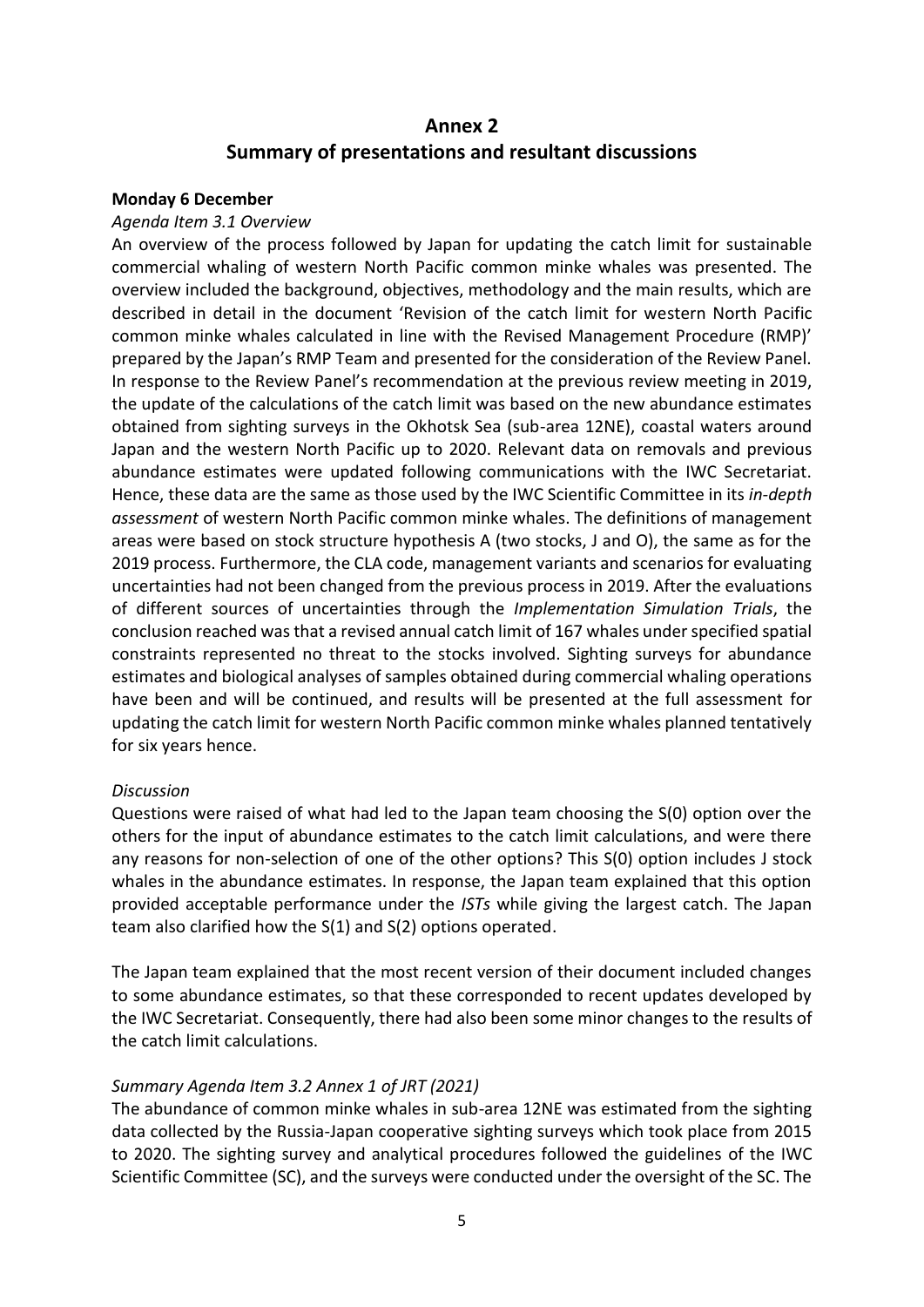smearing method was applied to reduce the effect of rounding error in angle estimation in some years on the fit of the detection model. The perpendicular distance was truncated at 0.8 n. miles and the covariates considered in the fit were wind force and visibility. The hazard rate model including visibility provided the best fitted model as selected by AIC, and the resultant abundance estimate was 15,621 (CV: 0.419, 95% CI: 7,106 – 34,340). The survey coverage was 89% in sub-area 12NE. The year 2018 can be considered as the time stamp for this estimate, based on the mean weighted by survey searching distance. The abundance estimate from this study was used in the revision of the minke whale catch limit calculation.

#### *Discussion*

vessels.

Comments made included that the difficulties experienced in sighting minke whales at large distances are similar to those found for minke whales in Northeast Atlantic surveys. On the Russian vessel, the sighting effort from the upper bridge is less than from Japanese vessels. For this and other reasons, these abundance estimates are likely to be more uncertain, and with a downward bias, compared to those derived from sighting data from Japanese

A suggestion made was that the provision of a Table listing all the minke whale abundance estimates and CVs from the surveys in August-September which are to be used as input to the CLA would be helpful; this should include the percentage coverage of the sub-area concerned and the value for g(0) used for each abundance calculation. This table is included

at the end of this Annex (Table 1).

In answer to a question, explanation was provided that smearing is important to avoid sightings recorded as at 0 degrees from the track-line resulting in a spurious peak at the origin in the distribution of perpendicular distances, and hence biasing abundance estimates upward. However, the contribution of smearing to the variance of the final abundance estimate is likely to be small compared to contributions from other factors such as the intertransect sighting rate variability.

#### *Summary for Agenda item 3.2 Annex 2 of JRT (2021)*

New abundance estimates for western North Pacific common minke whales in sub-areas around Japan were made based on the data obtained from dedicated sighting surveys conducted in spring (May-June) 2018 and 2019 and summer (July-September) 2020. These were calculated by the standard distance sampling methodology and followed the guidelines adopted by the IWC SC; the estimates were made under the assumption of g(0)=1. In the Sea of Japan, the abundance estimates in sub-areas 10E and 6E were 805 (CV=0.502) for spring 2018 and 2,389 (CV=0.392) for spring 2019. In the southern part of the Okhotsk Sea (sub-area 11), the abundance estimate was 306 (CV=0.505) for spring 2018. On the Pacific side of Japan, the abundance estimates in sub-areas 7CN and 7CS were 103 (CV=0.739) and 159 (CV=0.766), respectively, for spring 2018. The abundance estimate in sub-area 7WR was 77 (CV=1.017) for spring 2019. The abundance estimates in sub-areas 7CN and 9 were 219 (CV=0.671) and 642 (CV=0.703), respectively, for summer 2020. Only the abundance estimates for different sub-areas in summer 2020 (with that for sub-area 12NE making the main contribution) were used for the RMP catch limit calculation. All the estimates from this study were used to condition the population models used for the *Implementation Simulation Trials*.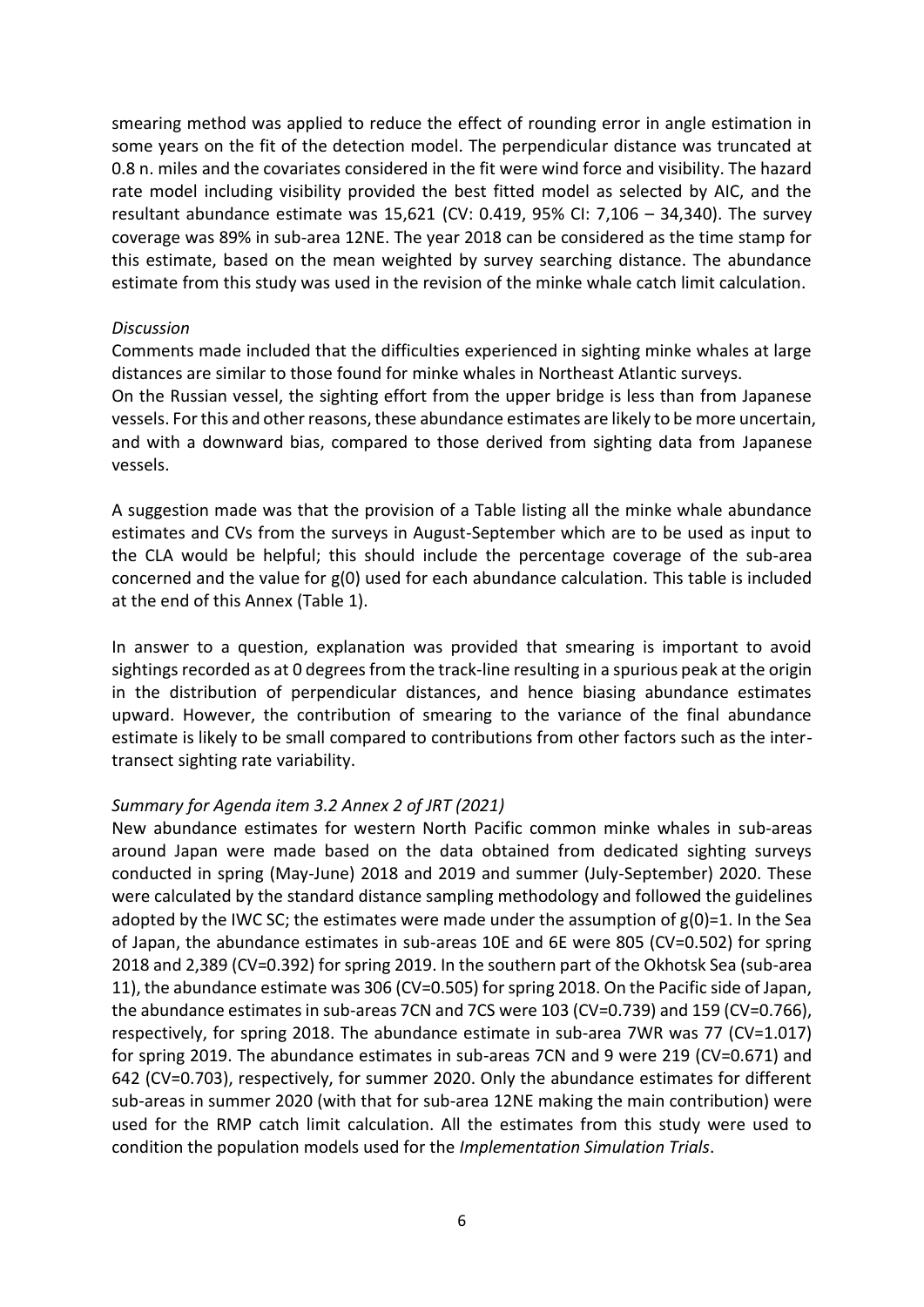#### *Discussion*

These most recent estimates were noted to be low compared to previous estimates. There was a need to consider this further by checking the abundance estimates from other months of the year.

Zero abundance estimates for sub-area 7CS (due to lack of sightings) are not a problem for the CLA computations, as these are implemented at a larger spatial scale for which zero estimates do not occur following combinations across sub-areas.

The input to the CLA includes both the point estimate and the CV from a survey, so that the "quality" of the survey is taken into account.

## *Summary of presentation for Agenda items 3.3 and 3.4 - Results of CLA and IST and Annex 3 of JRT (2021)*

Revised catch limits for western North Pacific minke whales were calculated in line with the provisions for the IWC's RMP, based on the Norwegian Catch Limit Algorithm (CLA) computer code and for a tuning level of 0.6. As in the 2019 implementation, a single management area was defined on the Pacific side of Japan together with the Okhotsk Sea, and consisting of four sub-area aggregations (A: 7CS and 7CN, B: 7WR, 7E, 8 and 9, C: 11, D 12SW and 12NE). The calculations made were based on new abundance estimates for sub-area 12NE and the subareas around Japan. Other relevant data used in the calculation were updated removal data, e.g., catch history and by-catches, and revised historical abundance data. Both removal data and previous abundance data were updated and revised in consultation with the IWC Secretariat. Five levels of abundance of the O stock in these sub-area aggregations were considered. Option S0 treated all whales in each sub-area aggregation to be from the O stock. Options S1-4 were more conservative, assuming lower proportions of the O stock in these aggregations. The catch limits were calculated as 167, 150, 154, 135 and 110 for options S0, S1, S2, S3 and S4, respectively.

*Implementation Simulation Trials* (*ISTs*) were conducted to assess the acceptability of the following variants: combinations of five options for O stock proportions in each sub-area aggregation; spatial closure within 10 n. miles of the coast in sub-areas 7CS and 7CN; and temporal restriction and catch allocation options in sub-areas 7CS, 7CN, 7WR and 11. In addition, uncertainty to the following factors was evaluated: historical catch, the g(0) value used and the mixing proportion of the J stock in sub-areas 12SW and 12NE. The following steps of the RMP process were followed in in developing and interpreting the results from the *ISTs*: conditioning the trials, evaluation of equivalent single stock trials (ESST) and decisions regarding acceptability. The results of the *ISTs* indicated that the following scenario is acceptable from the conservation point of view: Option S0, closure within 10 n. miles of the coast on the east side of Japan, and 20% of the catch limit allocated to sub-area 11 with 80% allocated to sub-areas 7CS, 7CN and 7WR. From this it followed that a catch limit of 167 whales should be considered acceptable.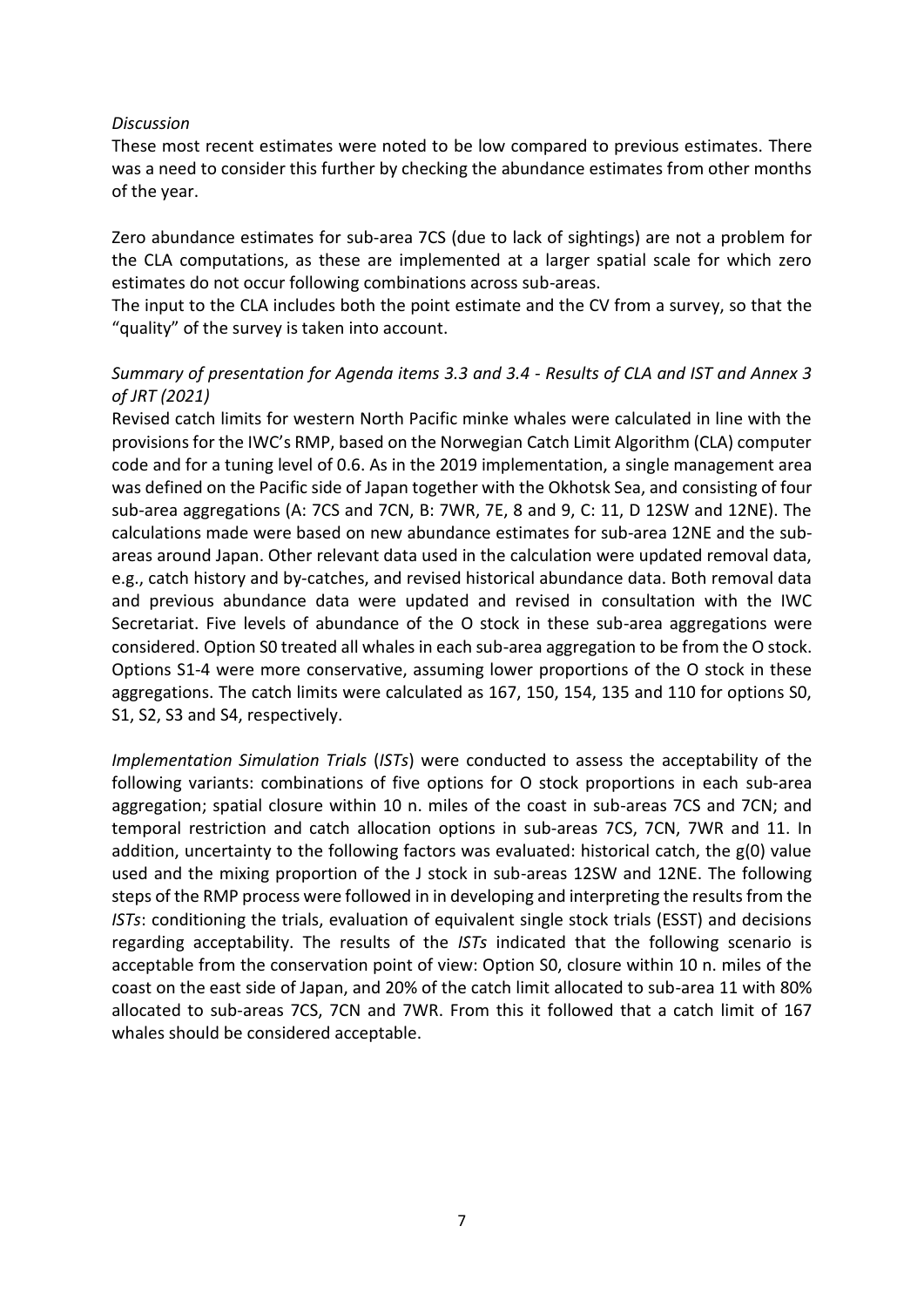#### *Discussion*

It was noted that there are large abundance estimates for sub-area aggregation D, and these dominate the total abundance estimates. However, most catches have been taken in aggregations A and C. Abundance estimates for these regions decrease over the years, which could indicate problems. Inspection of similar summaries of abundance estimates for surveys during earlier months of the year was therefore suggested.

An explanation was given that the sequence from S0 to S4 considers successively more J-stock whales in the sub-areas. The reason why S0 (with no J stock whales) can nevertheless be used for catch limit calculations is that the RMP variant proposed contains other conservative measures which prevent the take of too many J-stock whales.

Panel members commented that the *IST*-calculations and conclusions are very complicated and consequently difficult to follow. These might be made more easily understandable if one or two cases (one with acceptable as a conclusion and one with unacceptable) were explained in detail step by step.

## **Tuesday 7 December**

## *Survey results from earlier months in the year*

Additional abundance estimates that had not been used for CLA calculations were presented for the aggregated sub-areas A (sub-areas 7CN and 7CS) and C (sub-area 11). Clarification was provided that the basic abundance estimates reported applied only to the areas covered by the surveys concerned, so need adjustment if to be taken (as below) to apply to a full subarea for trend estimation. For sub-area aggregation A, data obtained in May-July were available for five years (2003, 2006, 2012, 2017 and 2018). The annual trend from log-linear regressions does not differ significantly from zero at the 5% level; 95% CIs are: -27% to +8%. For sub-area aggregation C, data obtained in May-June were available for 2018 only. Data obtained in August were available for five years (1990, 1999, 2003, 2007 and 2014). The annual trend from a log-linear regression does not differ significantly from zero at the 5% level; 95% CIs are: -10% to +4%.

## *CPUE trends*

The yearly trend of the CPUE (catch per vessel day) in sub-area 7CN (one of the sub-areas constituting sub-area aggregation A) from 2002 to 2018 was examined tentatively. The annual trend from log-linear regression did not differ significantly from zero at the 5% level; the 95% CI is: -7% to +4 %.

#### *Discussion*

The Panel considered that this trend estimate should not be over-interpreted quantitatively; however, it might be valuable in a qualitative sense by indicating compatibility or otherwise with trends from survey estimates of abundance.

#### *Ecology – sub-area 7CS*

The density index of common minke whales (the number of animals found per 100 miles of survey) off Sanriku (Ayukawa) shows indications of some decrease since 2003. It is however considered that this decrease is a result of a change in feeding grounds rather than any reduction of overall abundance. This suppposition is supported by various other observations,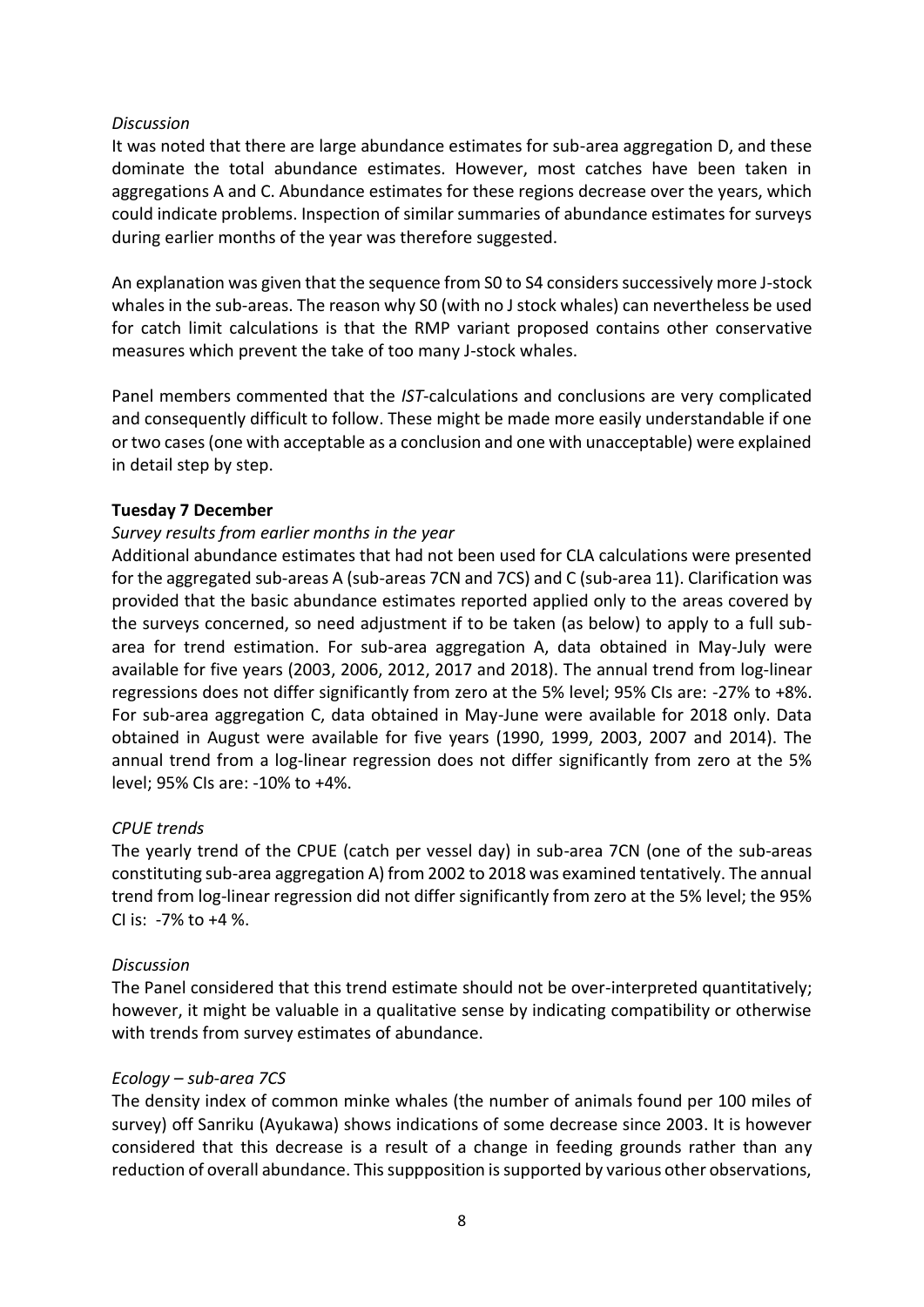including the recent rise of sea-surface temperature in the region and a change in prey species since 2015 from sand lance to Japanese sardine. The latter is related to the recent appreciable decrease in the fisheries catch in the region. For those reasons, the Sanriku region is no longer a good feeding ground for western North Pacific common minke whales, so that they are likely to have moved to alternative areas for feeding.

#### **Wednesday 8 December**

*Response to additional queries tabled on Tuesday 7*

### Distribution of J stock animals taken in sub-areas 7CN and 7CS

The proportions of J stock animals are less in offshore waters, i.e., more than 10 n. miles away from the coastline, than in coastal areas. This is a reason for implementing spatial closures within *10* n. miles of the coast for management.

## Treatment of stock mixing in the ISTs

Mixing proportions of J stock in future catches by month in sub-areas 7CS and 7CN are taken to be different between the cases with and without the spatial closure. As expected, the mixing proportions of the J stock are smaller when the spatial closures are introduced in the simulations. In terms of the assumptions in the *ISTs*, spatial closures result on the proportion direct catches in 7CS and 7CN taken from the J stock instead of the O stock dropping by 5%.

## Trajectory of the J stock (i.e., how the spatial closure affects the acceptability of an RMP variant)

The trajectory for the J stock can be shown for combinations of trials and management variants. These population trajectories show that the spatial closures do not contribute to an improvement of acceptability for the *Pfinal* criterion. However, they do improve the performance for the *Pmin* criterion substantially. Because acceptability in relation to the J stock requires that only one of these two criteria meet the requisite threshold, these closures do result acceptability of performance for the J stock given the application of spatial closures.